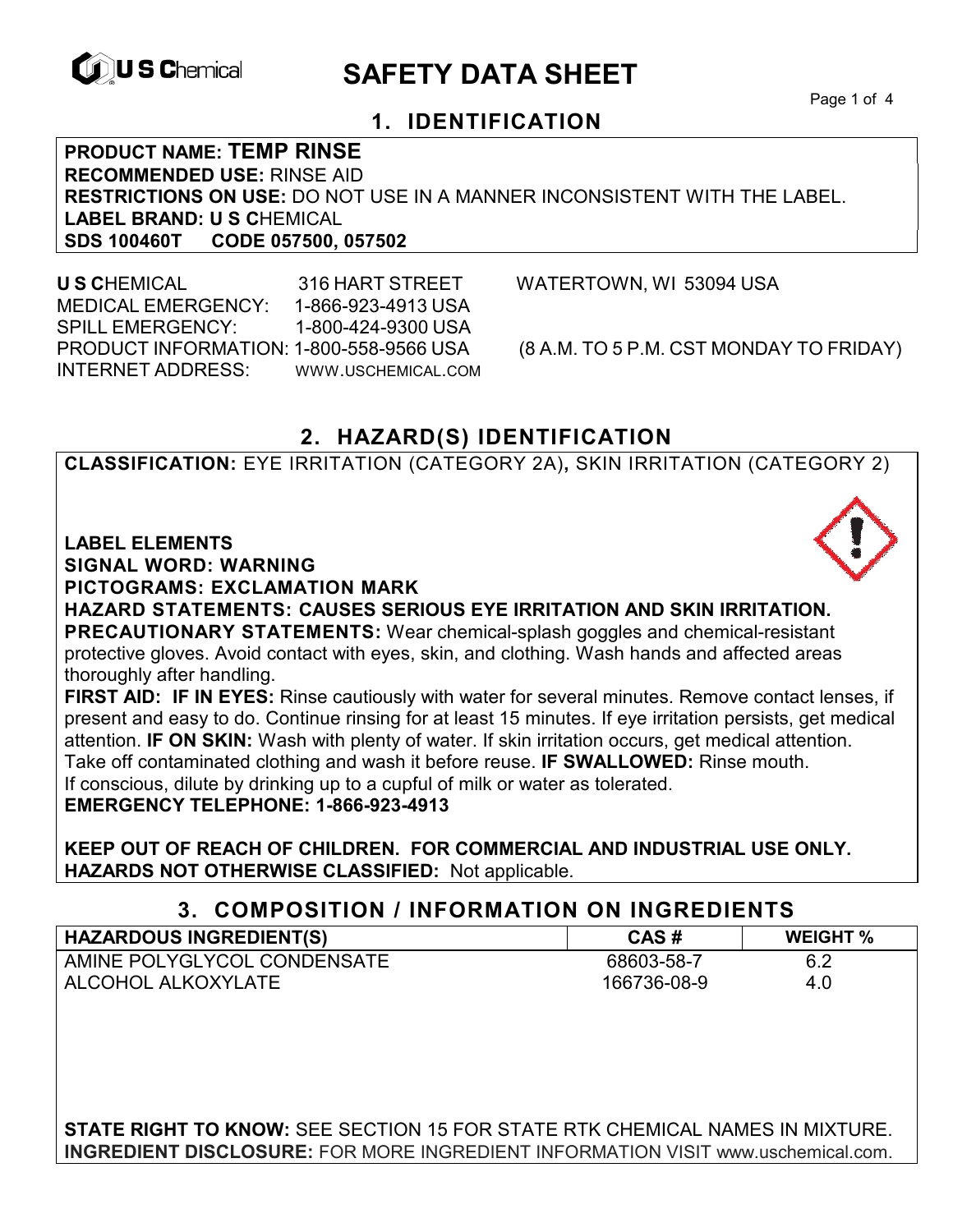### **TEMP RINSE** SDS 100460T

### **4. FIRST-AID MEASURES** Page 2 of 4

**IF IN EYES:** RINSE CAUTIOUSLY WITH WATER FOR SEVERAL MINUTES. REMOVE CONTACT LENSES, IF PRESENT AND EASY TO DO. CONTINUE RINSING FOR AT LEAST 15 MINUTES. IF EYE IRRITATION PERSISTS, GET MEDICAL ATTENTION.

**IF ON SKIN:** WASH WITH PLENTY OF WATER. IF SKIN IRRITATION OCCURS, GET MEDICAL ATTENTION. TAKE OFF CONTAMINATED CLOTHING AND WASH IT BEFORE REUSE. **IF SWALLOWED:** RINSE MOUTH. IF CONSCIOUS, DILUTE BY DRINKING UP TO A CUPFUL OF MILK OR WATER AS TOLERATED.

**IF INHALED:** NO SPECIFIC FIRST AID MEASURES ARE REQUIRED. **EMERGENCY TELEPHONE: 1-866-923-4913** 

**MOST IMPORTANT SYMPTOMS / EFFECTS:** CAUSES SERIOUS EYE IRRITATION AND SKIN IRRITATION.

**MEDICAL CONDITIONS AGGRAVATED:** NONE KNOWN. **NOTE TO PHYSICIAN:** CALL 1-866-923-4913 FOR EXPOSURE MANAGEMENT ASSISTANCE.

### **5. FIRE-FIGHTING MEASURES**

**CHEMICAL HAZARDS:** EYE AND SKIN IRRITATION. NON-FLAMMABLE. **COMBUSTION PRODUCT HAZARDS:** OXIDES OF CARBON AND OTHER FUMES. **METHODS:** SELECT EXTINGUISHER AND METHODS BASED ON FIRE SIZE AND TYPE. **EQUIPMENT:** WEAR SCBA AND FULL PROTECTIVE GEAR AS CONDITIONS WARRANT. **NFPA RATING:** HEALTH-2/FLAMMABILITY-0/ INSTABILITY-0/SPECIAL HAZARD-N.AP. **SUITABLE EXTINGUISHERS:** WATER, DRY CHEMICAL, CO2 OR FOAM SUITABLE FOR FIRE. **UNSUITABLE EXTINGUISHERS:** NO RESTRICTIONS BASED ON CHEMICAL HAZARDS.

## **6. ACCIDENTAL RELEASE MEASURES**

**PERSONAL PRECAUTIONS:** EVACUATE UNPROTECTED PERSONNEL FROM AREA. WEAR PERSONAL PROTECTION. RUBBER BOOTS RECOMMENDED. SEE SECTION 8. VENTILATE AREA IF NEEDED. BE CAREFUL NOT TO SLIP. WASH THOROUGHLY AFTER CLEAN-UP. **ENVIRONMENTAL PRECAUTIONS:** PREVENT SPILL FROM ENTERING DRAIN, STORM SEWER OR SURFACE WATERWAY. PREVENT WATER AND SOIL CONTAMINATION. **CLEAN-UP METHODS:** SMALL SPILLS MAY BE WIPED UP AND RINSED WITH WATER. FOR LARGER SPILLS, DIKE TO CONTAIN. PUMP TO LABELED CONTAINER OR ABSORB SPILLAGE AND SCOOP UP WITH INERT ABSORBENT MATERIAL. AFTER SPILL COLLECTION, RINSE AREA WITH WATER AND FOLLOW WITH NORMAL CLEAN-UP PROCEDURES.

### **7. HANDLING AND STORAGE**

**HANDLING:** FOLLOW ALL LABEL DIRECTIONS. INSTRUCT PERSONNEL ABOUT PROPER USE, HAZARDS, PRECAUTIONS, AND FIRST AID MEASURES. AVOID CONTACT WITH EYES, SKIN AND CLOTHING. TAKE OFF CONTAMINATED CLOTHING AND WASH IT BEFORE REUSE. DO NOT TASTE OR SWALLOW. PRODUCT RESIDUE MAY REMAIN ON OR IN EMPTY CONTAINERS. HANDLE CAREFULLY TO AVOID DAMAGING CONTAINER. **STORAGE:** KEEP CONTAINER CLOSED WHEN NOT IN USE. STORAGE AT AMBIENT TEMPERATURES IN A DRY AREA OUT OF DIRECT SUNLIGHT. PROTECT FROM FREEZING. ROTATE STOCK REGULARLY. KEEP AWAY FROM FOOD AND DRINK. KEEP OUT OF REACH OF CHILDREN.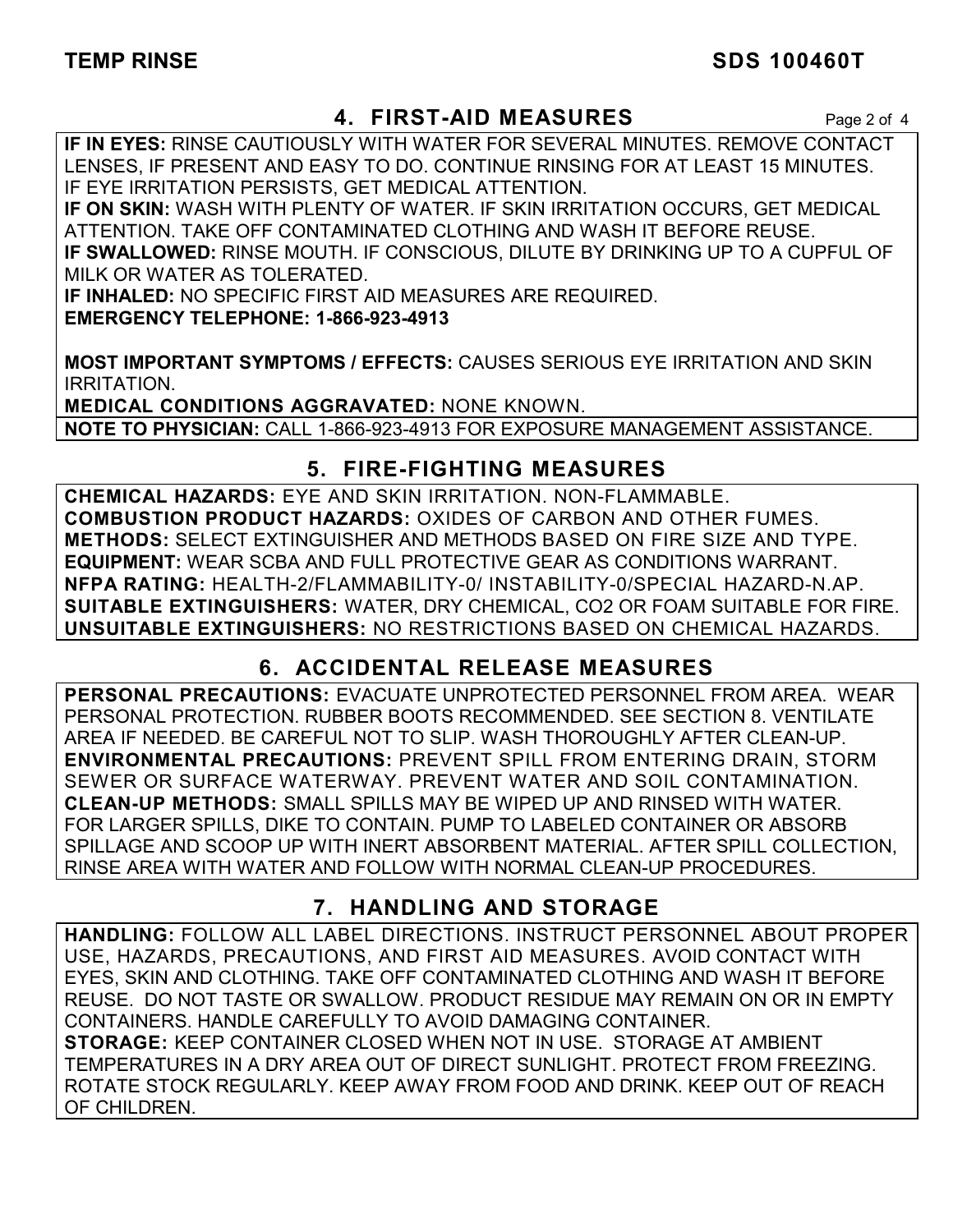#### TEMP RINSE SDS 100460T

#### **8. EXPOSURE CONTROLS / PERSONAL PROTECTION** Page 3 of 4

**EXPOSURE LIMITS:** AMINE POLYGLYCOL CONDENSATE = NONE ALCOHOL ALKOXYLATE = NONE **ENGINEERING CONTROLS:** GENERAL ROOM VENTILATION IS ADEQUATE.

**PERSONAL PROTECTION EYES:** CHEMICAL-SPLASH SAFETY GOGGLES. **HANDS:** CHEMICAL-RESISTANT PROTECTIVE GLOVES (NITRILE, NEOPRENE OR RUBBER). **RESPIRATORY:** PROTECTIVE EQUIPMENT NOT REQUIRED. **FEET:** PROTECTIVE EQUIPMENT NOT REQUIRED. **BODY:** PROTECTIVE EQUIPMENT NOT REQUIRED. **HYGIENE MEASURES:** HANDLE IN ACCORDANCE WITH GOOD INDUSTRIAL HYGIENE AND SAFETY PRACTICE. TAKE OFF CONTAMINATED CLOTHING AND WASH IT BEFORE RE-USE. WASH HANDS AND AFFECTED AREAS THOROUGHLY AFTER HANDLING.

#### **9. PHYSICAL AND CHEMICAL PROPERTIES**

**APPEARANCE:** BLUE LIQUID **ODOR:** NONE ADDED **pH CONCENTRATE:** 5.0 **pH READY-TO-USE:** N.AP. **pH @ USE DILUTION:** N.AV. **PHYSICAL STATE:** LIQUID **RELATIVE DENSITY (WATER):** 1.012 **SOLUBILITY (WATER):** COMPLETE **VAPOR PRESSURE:** N.AV. **VAPOR DENSITY:** N. AV. **VISCOSITY:** NON-VISCOUS

**AUTO-IGNITION TEMPERATURE:** N.AV. **DECOMPOSITION TEMPERATURE:** N.AV. **EXPLOSIVE LIMITS (LEL/UEL):** NONE **EVAPORATION RATE:** N.AV. **FLAMMABILITY (SOLID, GAS):** N.AP. **FLASH POINT:** NONE **INITIAL BOILING POINT/RANGE:** N.AV. **MELTING POINT/FREEZING POINT:** N.AV. **ODOR THRESHOLD:** N.AV. **PARTITION COEFF. (N-OCTANOL/WATER):** N.AV. **OTHER:** N.AV.

#### **10. STABILITY AND REACTIVITY**

**REACTIVITY:** NO HAZARD. **CHEMICAL STABILITY:** STABLE. **POSSIBILITY OF HAZARDOUS REACTIONS:** NONE KNOWN. WILL NOT POLYMERIZE. **CONDITIONS TO AVOID:** TEMPERATURES BELOW 35°F (1.6°C) OR ABOVE 120°F (49°C). **MATERIALS TO AVOID:** DIRECT MIXING WITH OTHER CHEMICALS. MIX ONLY WITH WATER. **HAZARDOUS DECOMPOSITION PRODUCTS:** NONE UNDER NORMAL CONDITIONS.

#### **11. TOXICOLOGICAL INFORMATION**

**ROUTES OF EXPOSURE:** EYES, SKIN, INGESTION, INHALATION. **INFORMATION ON ROUTES OF EXPOSURE:** NO LC50/LD50 TEST DATA ON MIXTURE. **ACUTE EFFECTS /SYMPTOMS**

 **EYES:** CAUSES SERIOUS EYE IRRITATION. MAY CAUSE PAIN, REDNESS AND WATERING. **SKIN:** CAUSES SKIN IRRITATION. MAY CAUSE DISCOMFORT, DRYING AND REDNESS. **INGESTION:** MAY CAUSE IRRITATION, NAUSEA, VOMITING AND DIARRHEA. **INHALATION:** NONE KNOWN.

**CHRONIC / OTHER EFFECTS:** NO REPORTABLE GERM CELL MUTAGENS, SKIN SENSITIZERS, RESPIRATORY SENSITIZERS, REPRODUCTIVE TOXINS OR ASPIRATION HAZARDS. **SPECIFIC TARGET ORGANS (SINGLE/REPEATED):** NONE KNOWN. **NUMERICAL MEASURES OF TOXICITY:** ATEmix (ORAL-RAT) = 3985 MG / KG

**CARCINOGENS:** NO REPORTABLE ACGIH, IARC, NTP, OR OSHA CARCINOGENS.